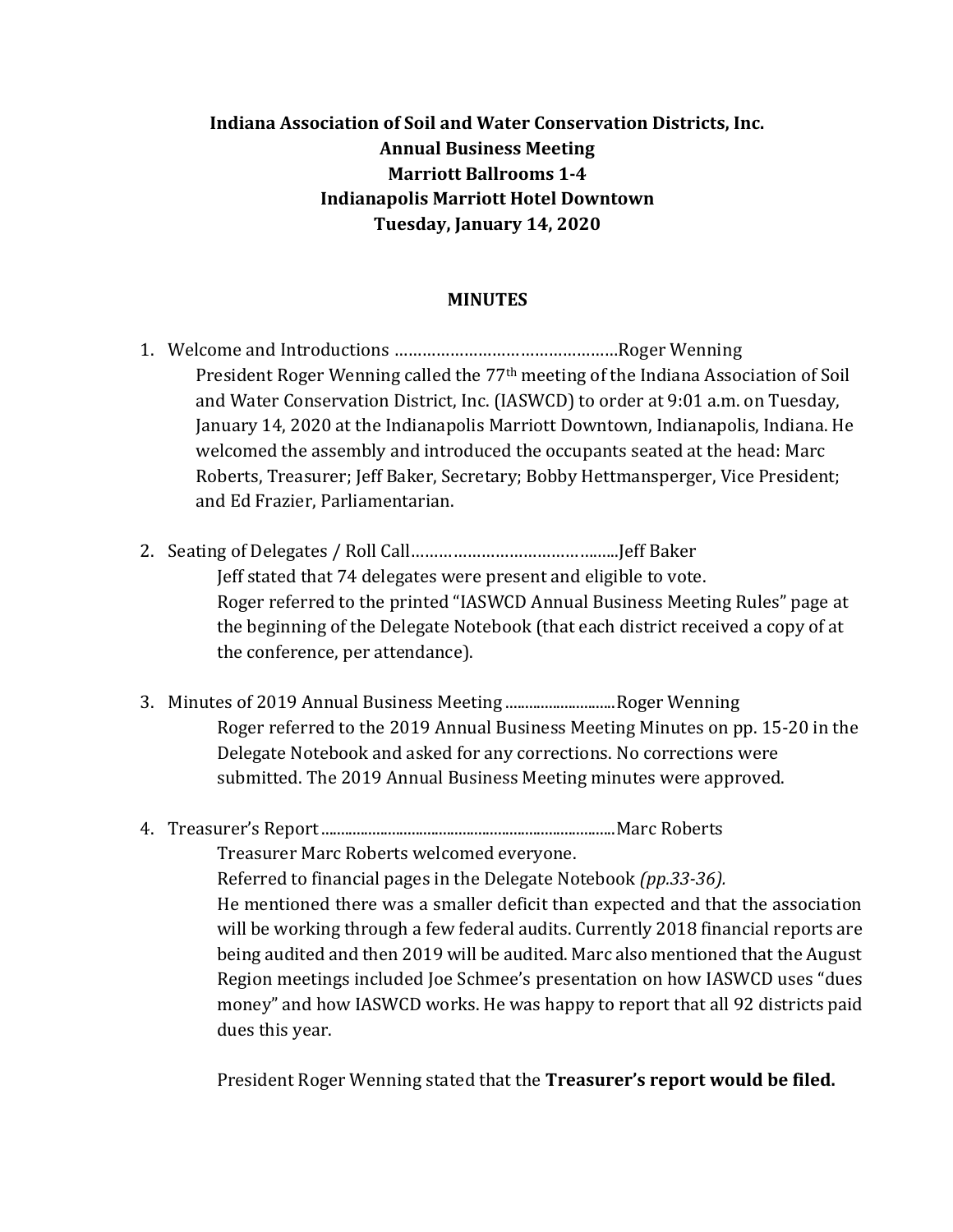5. Audit Committee Report................................................................Marc Roberts Audit committee of Troy Hattery and Jeff Baker met and examined balance sheets (9/30/19 and FY 10/1/18-9/30/19) on December 6, 2019. Marc referred to the financial reports in the Delegate Notebook *(pp. 33-36)*.

Roger asked for a vote on the acceptance of the Audit Committee Report. A motion was passed and seconded. Majority in favor of accepting the Audit Committee Report. One opposed.

*A request was submitted and announced by Gene Schmidt to seat the Vigo and Cass County delegates. After no objections from the floor, the delegates were seated.* 

6. Budget Committee Report.............................................................Marc Roberts Move for adoption of 2020 budget as printed. Moved and seconded by Grant County SWCD.

The vote to adopt the proposed 2020 budget was unanimous with no opposition.

7. Resolutions…………………………………………………………………Bobby Hettmansperger

President Roger Wenning reminded the assembly that each person may speak twice to each motion and for a maximum of three minutes each time. Speaking a second time may happen after everyone has had a chance to speak the first time. Vice President Bobby Hettmansperger read the three resolutions and President Roger Wenning asked for discussion and called for a vote after each resolution was read.

- 1. Title: Establishment of legislative task force to consider state's role in addressing invasive plants on private land
	- o Submitted by: Knox County SWCD
	- o Bobby read the resolution title
	- $\circ$  Speaker: Ray Chattin, Knox County held up map indicating # of counties (70) working with Indiana Invasives Initiative in helping to develop CISMAs; Asking state association and every district to get involved
	- o In favor majority
	- o Opposed 3
	- o **This resolution was adopted.**
- *2.* Title: State and county soil and nutrient loss estimates
	- o Submitted by: Knox County SWCD
	- o Bobby read the resolution title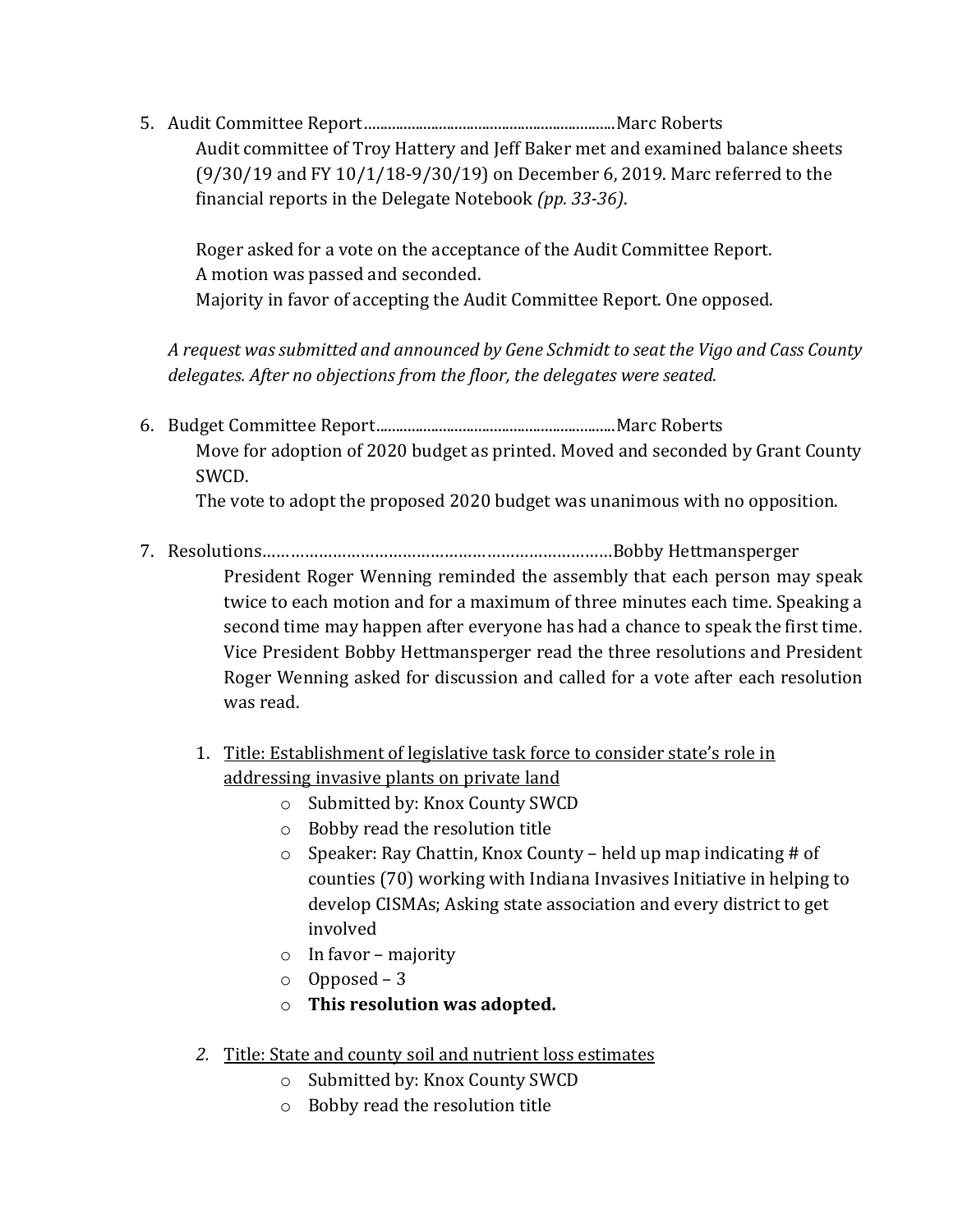- o Speaker: Ray Chattin, Knox County no one in the room knows the magnitude of soil and nutrient loss and value of that; we now have means and technology to determine this and to show at state level and county level what the cost is in dollars and resources; brings into account stream bank erosion; need help in support of asking partners to bring forth this information and use it to our benefit
- o Majority in favor; 8 opposed
- o **This resolution was adopted.**
- 3. Title: Conservation Plan Requirement to receive USDA subsidies
	- o Submitted by: Fulton County SWCD
	- o Bobby read the resolution title
	- o Since this resolution is of a federal nature, it will be submitted to NACD annual meeting in February
	- o Speaker: Matt Harsh, Fulton County tiring to see so much of land being abused; seems like majority are receiving money from USDA; other farmers not taking payments; want more people to adopt more conservation practices; maybe start forcing issue to get more practices at least tried; at least have a conservation plan to receive these payments;
	- o Speaker: Mark Jordan, Jasper County after discussion yesterday, will link with farm bill but this resolution sounds like regulation and I'm not ready to support this resolution
	- o Speaker: Jim Droege, Posey County I believe conservation plan is required for crop insurance and that, but I am not sure. Does anyone know the answer to this? Fulton County delegate stated, "no it's not required." Our operation signs a 1026 every year.
	- o Speaker: Ray Chattin, Knox County I support this resolution as it does not impose a burden of any kind to the producer; it establishes a basic decency of stewardship of the land. We all get to be who we are. Teachable moment for our bad actors out there.
	- o Speaker: Jamie Scott, Kosciusko County in favor of this resolution; explained NACD process; puts it in their book to give them permission to put in policy book to lobby on behalf of this issue;
	- o Speaker: John Fielding, White County support resolution; only asking for creation of task force to study feasibility;
	- o Speaker: Matt Harsh, Fulton County not in favor of regulating farmers; but there is no care or forethought about how the land is being used; to see federal payout for abuse of the land has been frustrating; that's why I feel so passionate about this.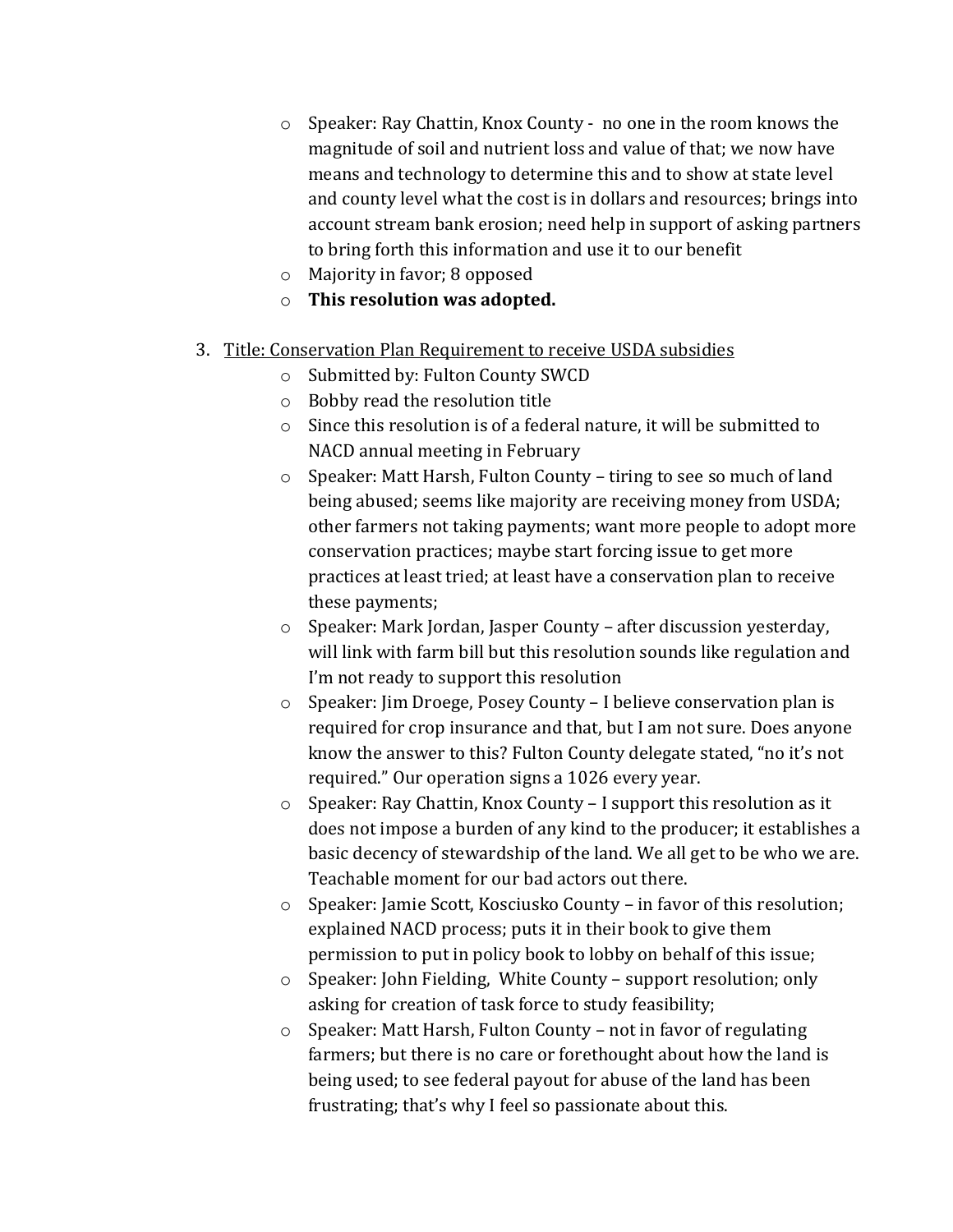- o majority in favor; 24 opposed
- o **This resolution was adopted.**

*Gene Schmidt explained NACD Resolutions process to the assembly.* 

*A request was submitted and announced by Gene Schmidt to seat the Starke County delegate. After no objections from the floor, the delegate was seated.* 

> Roger Wenning asked for additional resolutions from the floor. There were none.

8. Nominating Committee Report...................................................Jamie Scott A list of nominees was announced by Past President Jamie Scott.

**Slate of Officers was as follows:**

- **For President: Roger Wenning, Decatur County**
- **For Vice President: Bobby Hettmansperger, Wabash County**
- **For Secretary: Jeff Baker, Warrick County**
- **For Treasurer: Marc Roberts, Montgomery County**

Roger Wenning reiterated the nominees and asked for nominations from the floor. No additional nominations were presented and nominations were closed.

Each candidate briefly addressed the delegates:

- Bobby Hettmansperger thanked everyone for their support. He stated that he is honored to be in this position and honored to represent you.
- Jeff Baker stated he enjoys being a part of this board and seeing them support districts. Will continue to find ways to increase capacity along with cooperation from districts. Thanked everyone for the opportunity to serve.
- Marc Roberts stated he is thankful to have Jeff on the board again. He is glad to serve on board and encouraged the assembly to get involved a little more with association this year. He stated that we need your support.
- Roger Wenning thanked everyone for their support; acknowledged Jamie Scott as Past President and his help this past year. He stated that he looks forward to another year and hopes to do a decent job.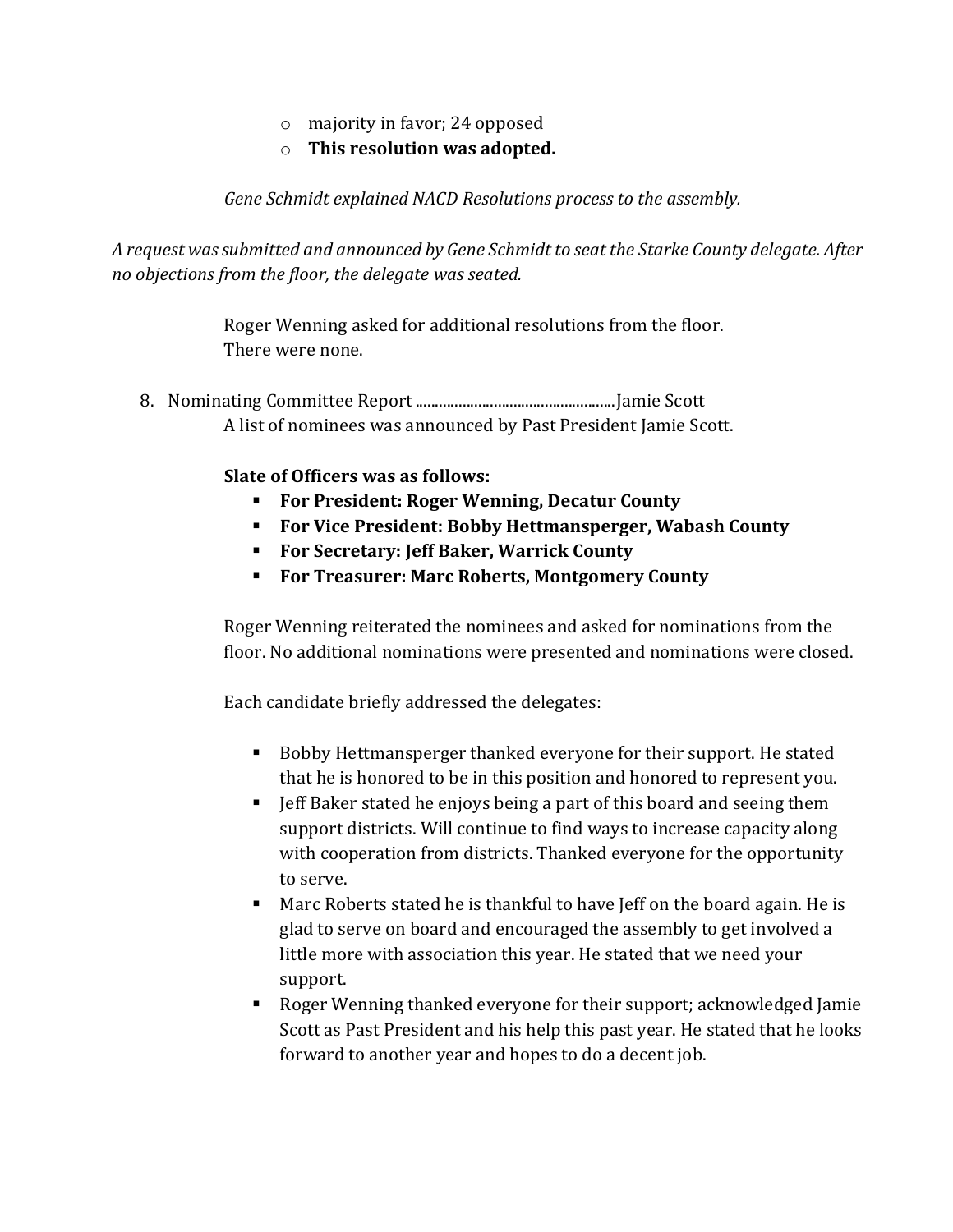Troy Hattery and Sarah Delbacq were appointed as election tellers. Delegates were asked to fill out their ballots and the tellers picked them up.

- 9. Election of Officers ...........................................................................Jamie Scott Ballots were collected and counted.
- 10. Executive Director's Report..........................................................Joe Schmees

Joe Schmees, Executive Director of IASWCD, addressed the assembly regarding the following annual highlights:

- o Thanked everyone for coming and hope they enjoyed conference so far.
- o New location at the Westin next year.
- $\circ$  Introduced himself and asked people to introduce themselves each other.
- o Referred to the "ask" at the statehouse.
- $\circ$  Encouraged Districts to participate in legislative statehouse visits and tours during this session.
- o Stated that "Effort" is like a wall; built brick by brick.
- o Thinking about next legislative session and how we are going to need your help.
- o All 92 districts paid dues this year.
- o Mentioned the continued PSS agreement.
- o Reflected on the August Region meetings four throughout the state.
- o **Collective Impact** definition.
- o Why did Andrew Luck retire? Talked about the requirement of Teamwork.
- o Figure out where we're going? And what's next?
- o Thanked members for the time they do put in.
- $\circ$  Reminded assembly that the association is here to serve our members.
- 11. New Business Election Report.....................................................Jamie Scott

New Officers were announced:

- **President, Roger Wenning, Decatur County**
- Vice President, Bobby Hettmansperger, Wabash County
- Secretary, Jeff Baker, Warrick County
- **Treasurer, Marc Roberts, Montgomery county**

Roger Wenning confirmed list of 2020 IASWCD Executive Officers.

12. Other business…………………………………………………………….Roger Wenning Roger Wenning asked for any additional business from the assembly.